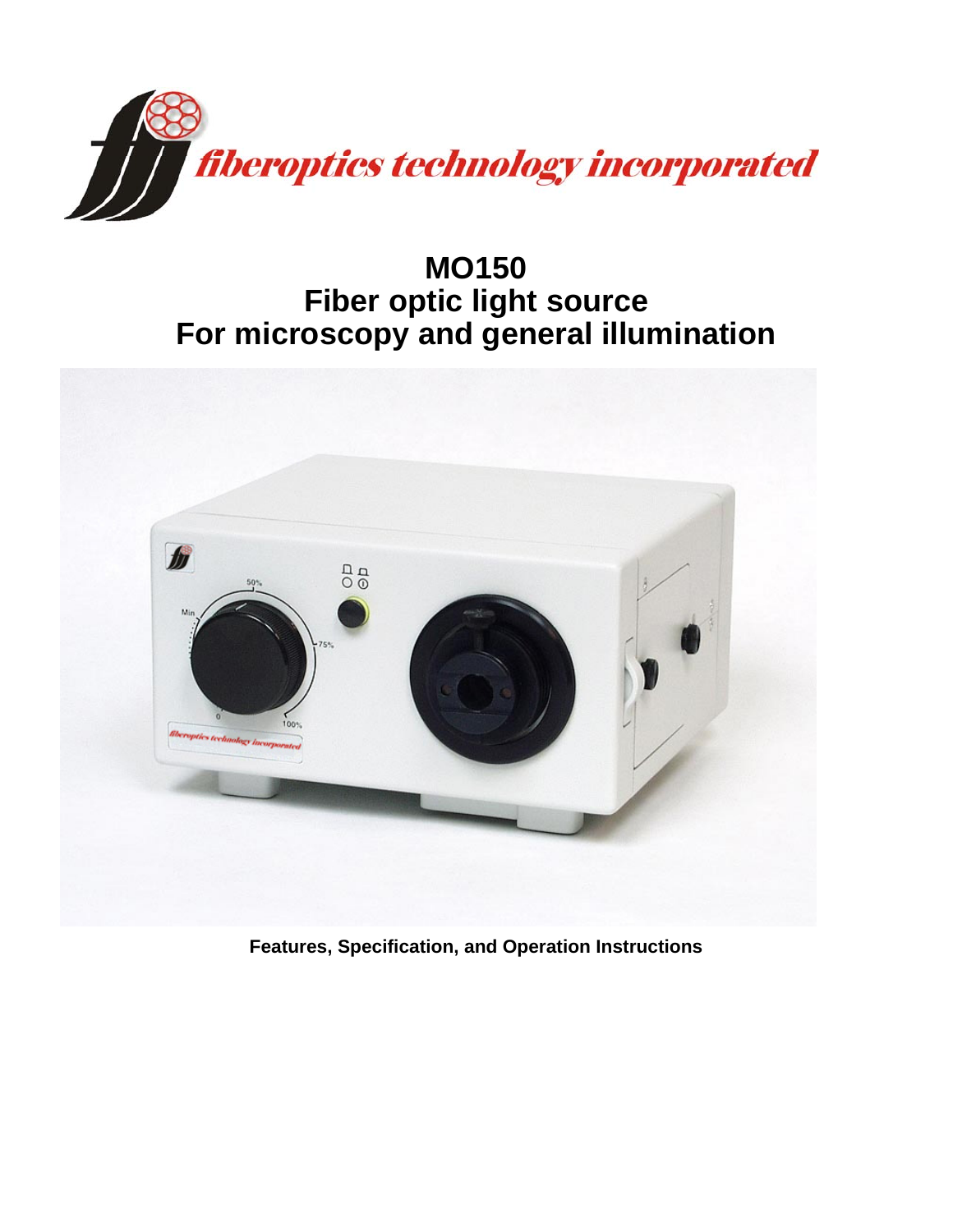#### **GENERAL INFORMATION AND CAUTION**

# **Customer Service Department North America 800-433-5248 Monday - Friday 8AM - 5PM ET USA Info@Fiberoptix.com**

**EUROPE**  Vega International d.o.o tel: 00386 1 589 05 16 fax: 00386 1 589 05 15 Email:fiberoptics@vega.si www.vega.si

The light source has been engineered with safety as a priority. However, the user is cautioned to observe the following:

- 1. Read and follow all instructions in this manual.
- 2. Never look directly at the lamp when it's on; your eyesight may be compromised.
- 3. Be careful removing fiber optic components or handling the light source; the lamp and surrounding surfaces may be hot.
- 4. Do not use this unit near water or in an area with excessive moisture.
- 5. Do not place flammable materials near the unit.
- 6. Do not defeat the safety purpose of the 3-prong grounded plug or interlock switch. Use only the approved power cord supplied with the unit. Route cord so that it will not be pinched, severed or walked upon.
- 7. Do not defeat the purpose of the fuse. Replace only with the fuse type described in the manual and as marked on the unit.
- 8. Unplug before servicing. High voltage is present internally.
- 9. Keep all safety and operating instructions for future reference.
- 10. Do not block ventilation openings on this unit. Do not impede airflow. Do not install in a cabinet enclosure without proper ventilation.
- 11. If you wish to clean the unit, disconnect the power and use only standard detergent type cleaners; do not use solvents or petroleum distillates. Never "spill" liquid on the unit.
- 12. Allow the unit to cool before servicing.
- 13. Do not service the unit beyond what is described in this manual. Attempting repair of Electronic or Logic circuits without prior written approval of manufacturer will void the warranty. Should the light source fail at any time, return it to an authorized service center.
- 14. For a Return Material Authorization, contact your supplier or the service providers listed elsewhere in this manual.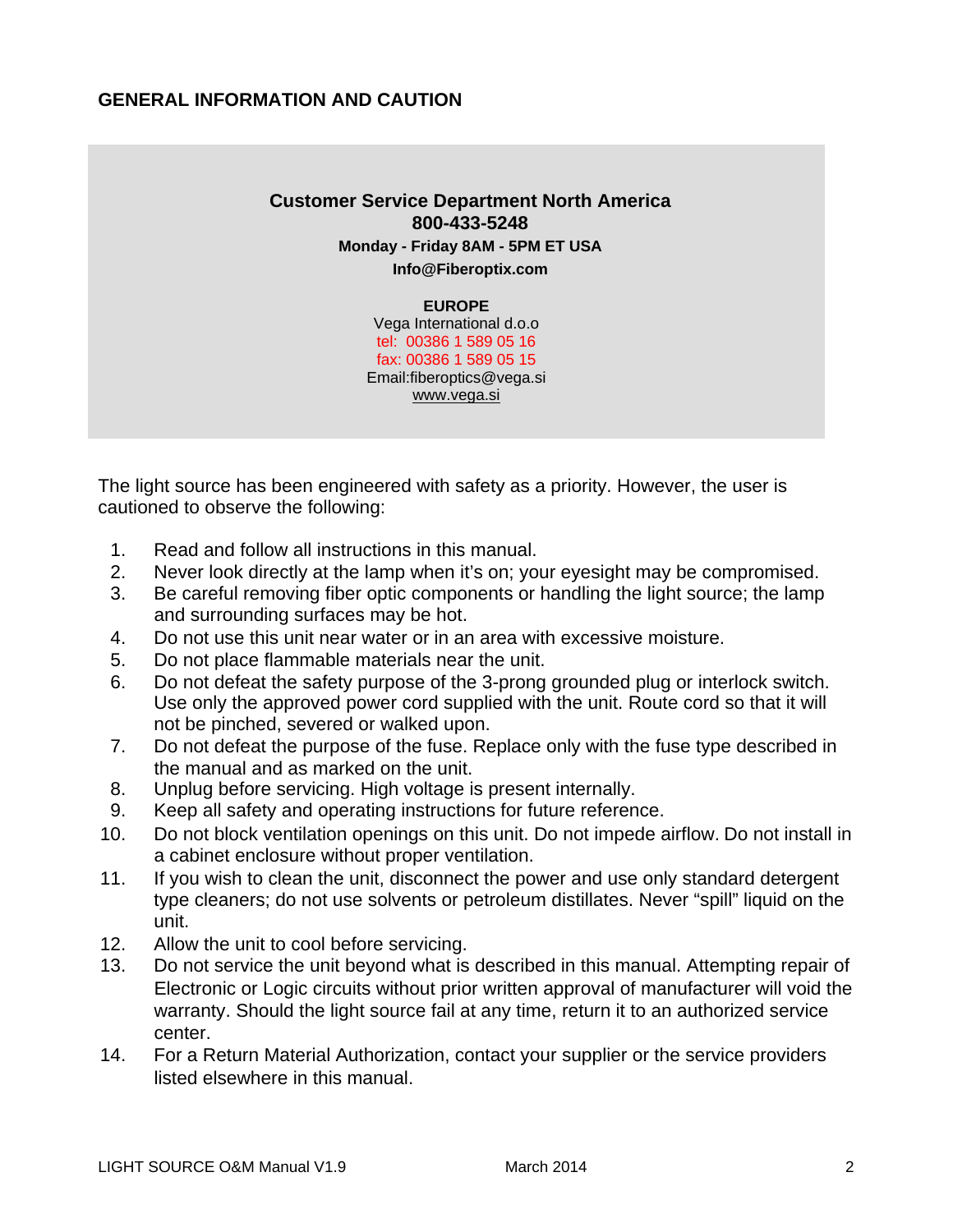# **Table of Contents**

| <b>Product Description</b> |    |
|----------------------------|----|
|                            |    |
| <b>Operation</b>           |    |
|                            |    |
|                            |    |
|                            |    |
|                            |    |
| <b>Lamp Replacement</b>    |    |
|                            |    |
|                            |    |
|                            |    |
| Troubleshooting.           |    |
|                            |    |
|                            |    |
|                            |    |
| <b>Contact:</b>            | 10 |
| Service/RMA Policy         | 10 |
| <b>Warranty</b>            |    |
| Liability                  | 12 |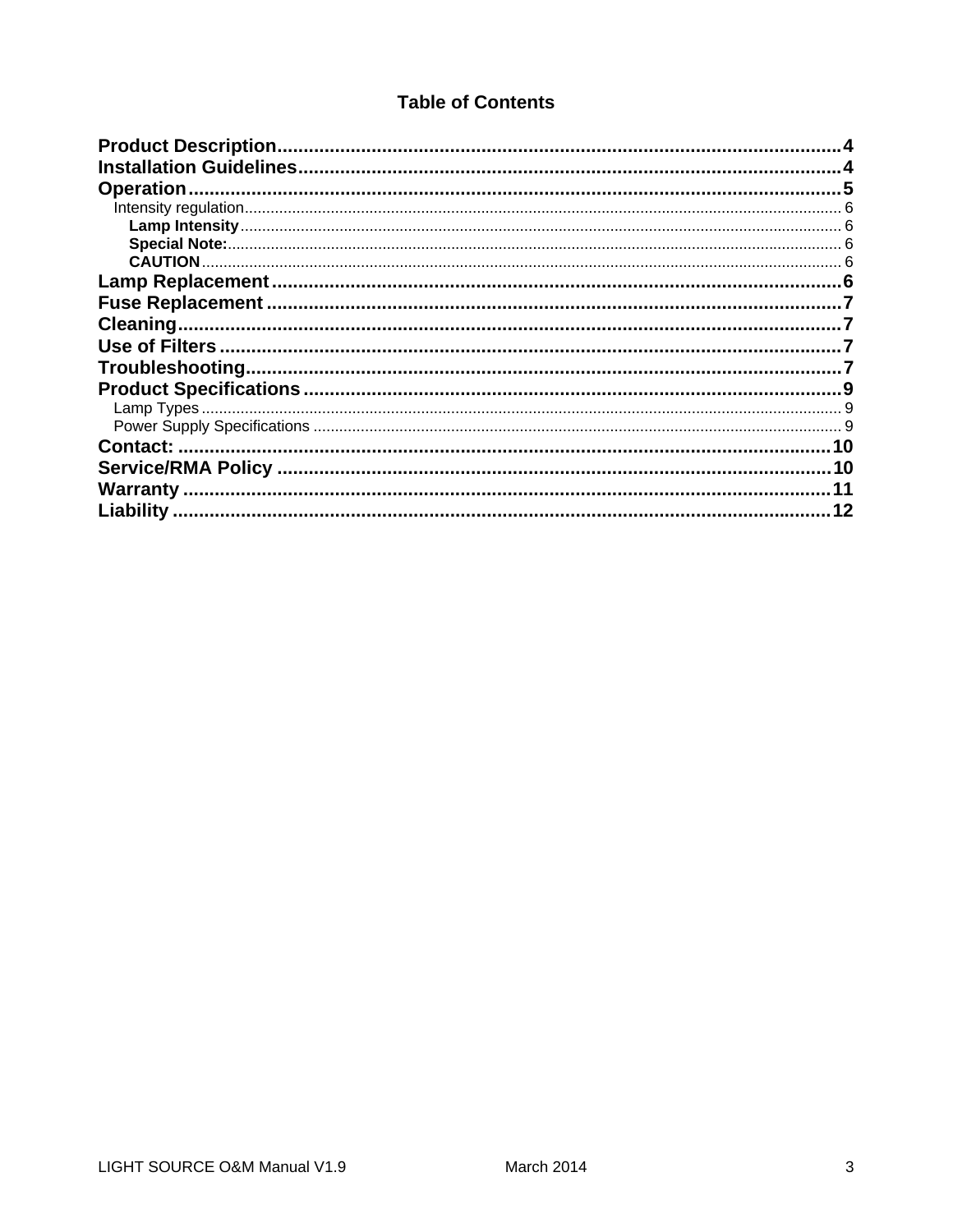#### **Product Description**

The light source family was designed to be backward compatible, with the standard adapter accepting .625 diameter input tips from Techniquip, IT, Chiu, and Fiberoptics Technology.

With the proper adapter, the light source can accept all major brands of fiber optic component.

Suited for all demanding applications requiring bright, cool output, The Light source can be adapted to most environments and specifications. This light source provides consistent intense white light output to all types of fiber optic illumination components.

The light source is ETL listed to UL-1571 and is CE compliant to standards set for the year 2005.

The light source provides up to 150 watts of radiometric output from a 21 volt tungsten halogen lamp.

The adjustable voltage supply governs output from 0 to 21 VAC.

This model features filter holder, ergonomic handle, bezel adapter with locking design to keep goosenecks steady and space for a second filter, a digital intensity control from 0- 100%, and a separate on/off switch to maintain intensity settings when the unit is shut down.

The high output fan, lamp baffle, and unique bezel design provide maximum airflow while restricting stray light from heating outer surfaces.

In the event the rugged pin type lamp connector requires change-out, replacement maintenance is quick and user-friendly, as the device is held in place at a terminal block, not soldered in place.

#### **Installation Guidelines**

To insure proper operation of the light source, the following conditions must be met:

#### Minimum Clearance

| Rear         | <b>Bottom</b>      | <b>Sides and Top</b> |  |  |
|--------------|--------------------|----------------------|--|--|
| 1.5" (37 mm) | Do not remove feet | $.5"$ (25 mm)        |  |  |

- 1. Do not block any air vents.
- 2. Never attempt to operate the unit without the mounting feet doing so will block ventilation. Proper ventilation must be provided at all times. Failure to do so may cause intermittent operation and/or failure of the electronics.
- 3. Avoid areas of excessive vibration.
- 4. Operate the light source only in an environment where people do not require protective equipment.
- 5. **CAUTION:** Dust accumulation will restrict air flow which can damage the unit.

**a. (See Cleaning Section for recommendations)** 

- 6. Not intended for recessed installation in ceilings or soffits.
- 7. The National Electrical Code (NEC) does not permit cords to be concealed where damage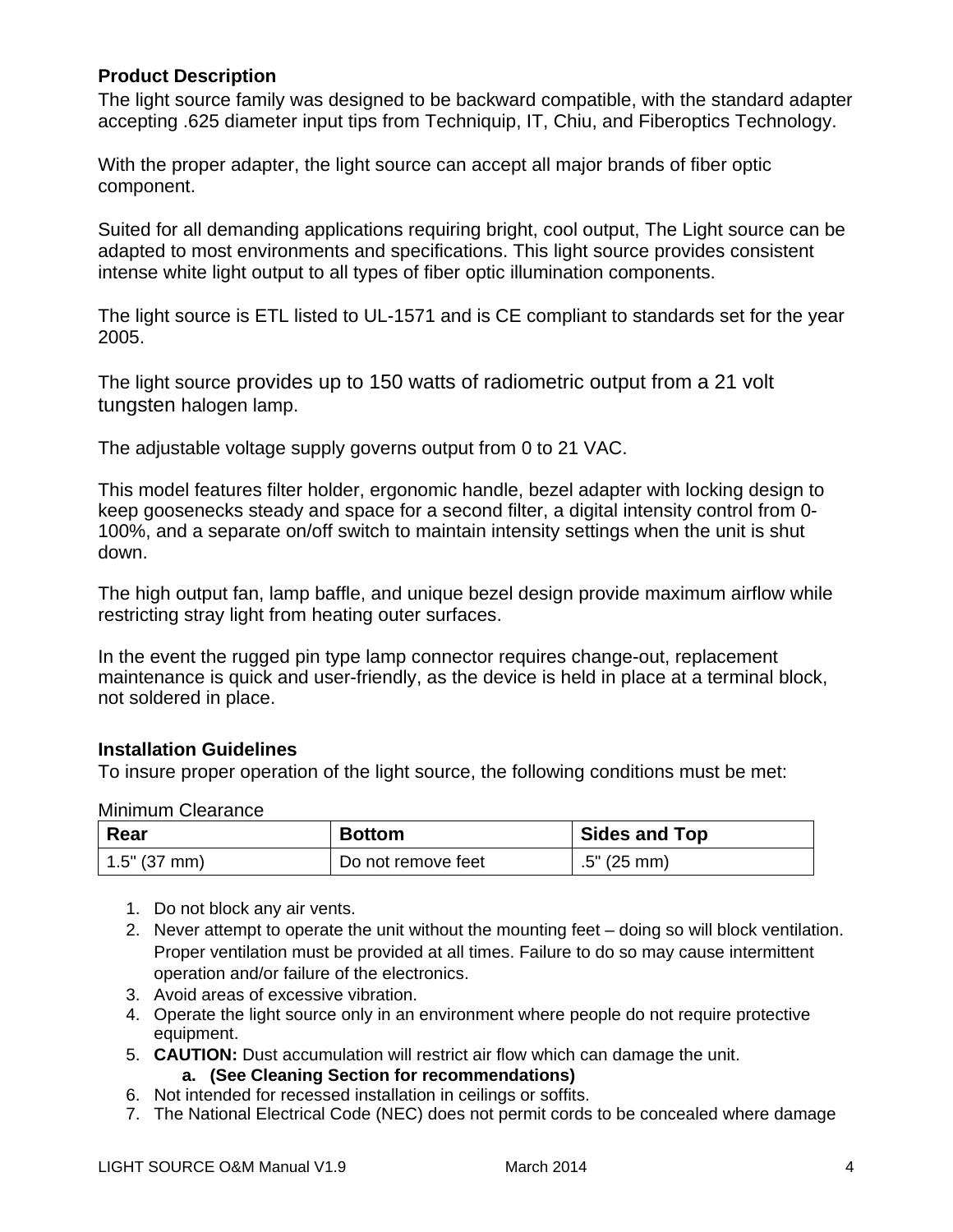to insulation may go unnoticed. To prevent fire danger, do not run cord behind walls, ceilings, soffits, or cabinets where it may be inaccessible for examination. Cords should be visually examined periodically and immediately replaced when any damage is noted.

# **Operation**

The light source is available in three configurations to accept line voltage in the range 100 to 240 V AC and 50 or 60 cycle operation.

Please refer to the back of your specific unit for power rating (A) before attempting to use it. Failure to do so may cause failure and/or personal injury.

- 1. Make sure the power button on the front panel is in the "off" (extended) position.
- 2. Plug the power cord into the power connector (C) in the rear of the lightsource.
- 3. Plug the other end into a power source.
- 4. If using a color or heat filter, insert into the bezel (3), or filter holder (5) with the coating side towards the lamp – remove any protective plastic from the filter(s) before installing.
- 5. Insert the appropriate adapter into bezel, aligning the through-hole in the adapter with the thumbscrew in the top of the bezel. Turn the screw to capture the adapter, but not too far as to obstruct the opening for the fiber optic component.
- 6. Insert the selected fiber optic component.
- 7. Make sure the captive thumbscrew on the bezel goes through the adapter and locks the input of the fiber optic component in place.
- 8. Depress the light source power switch (3) to the "ON" position.
- 9. Adjust the light intensity with the intensity control knob (2) to desired setting.
- 10. To turn the unit off, press the power switch to release the button and turn the unit off.

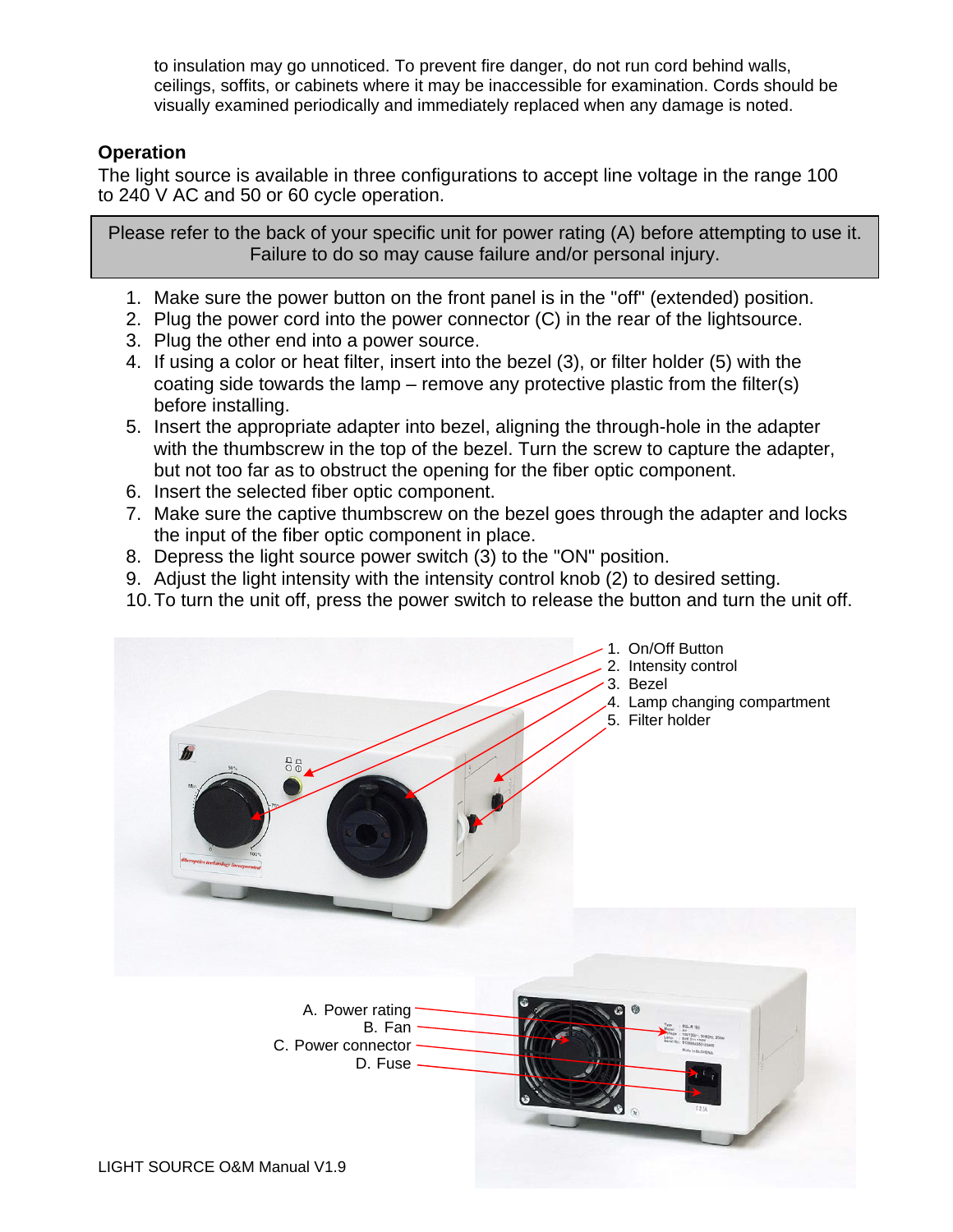**Features** 

#### Intensity regulation

The intensity control must be turned to the 9 o'clock position before you will notice any output. This is normal, and does not affect performance.

#### **Lamp Intensity**

In the world of filament lamps, halogen lamps are by far the most consistent, but even halogen lamps degrade over their lifetime, most by an average of 15%. Furthermore, all lamps are not created equal. As proven by independent research, new lamps, of the same brand and model number, may vary +/- 20% in maximum intensity, depending on the batch.

#### **Special Note:**

Under normal conditions, lamp manufacturers recommend halogen lamps be operated above 80% of their rated intensity for optimum and stable lamp performance.

# **CAUTION**

TO REDUCE THE RISK OF FIRE – USE 150 WATT OR SMALLER, 21 VOLT TYPE HALOGEN LAMP or equivalent. See Callout B for lamp type.

#### **Lamp Replacement**

- 1. Depress the power button to the "Off' position.
- 2. Allow the lamp to cool. CAUTION: Lamp, lamp socket, and surrounding surfaces may be hot!
- 3. Turn the lamp drawer lock knobs (i) CCW several turns until the module (ii) "springs" out from the housing (A). Gently pull the lamp drawer cover away from the housing until the lamp tray is extended and at rest.



- 4. Push the lamp release lever (B) toward the lamp socket to raise the lamp and remove it from the ceramic lamp socket, pulling the lamp from the socket.
- 5. Insert a new lamp into the socket. Making sure lamp release lever has been returned to its original forward position, push the lamp all the way down into its holder.

Be careful not to touch the bulb or the inside of the reflector. Finger prints may affect the light output.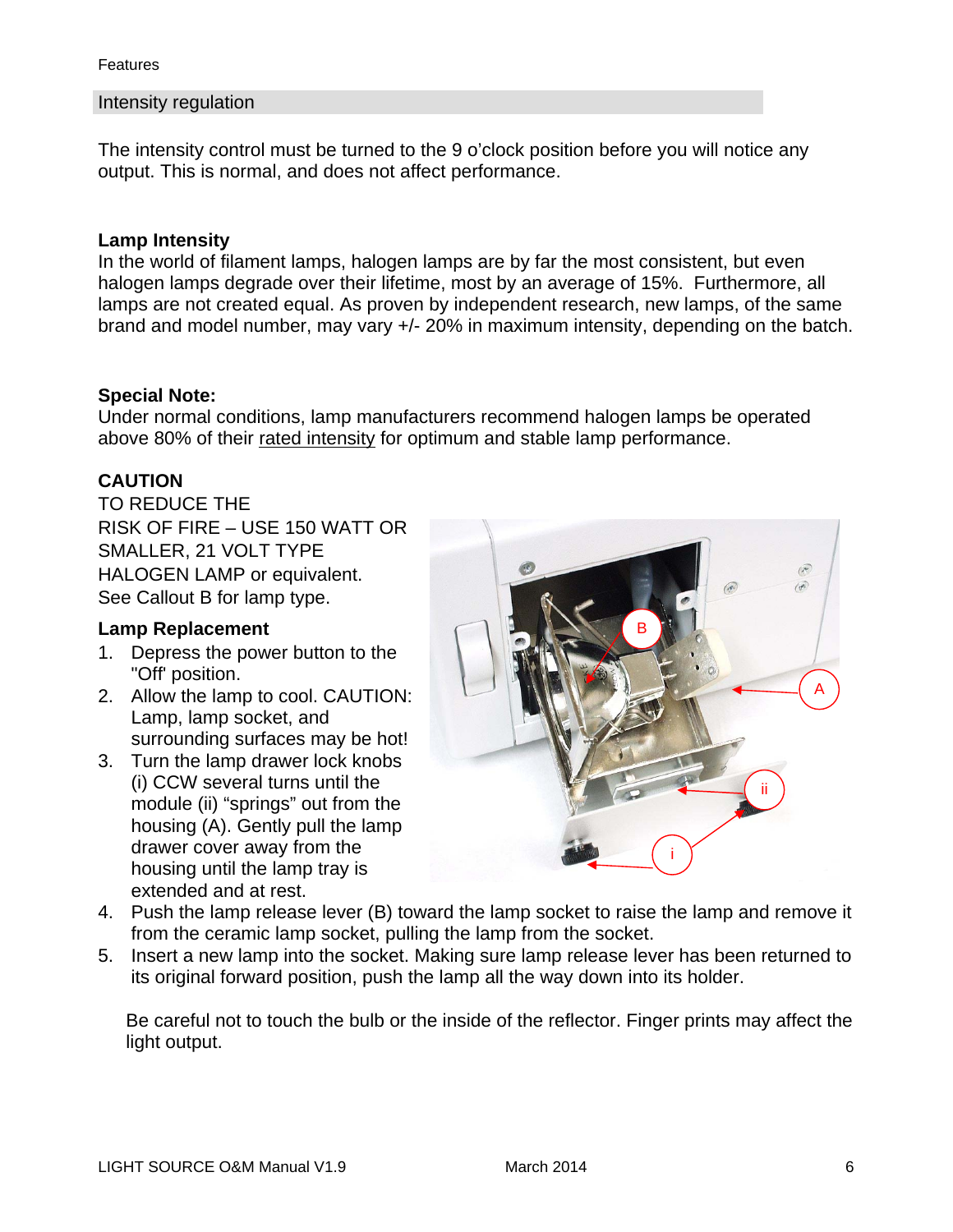## **Fuse Replacement**

Under normal use, the fuse should not require replacement. The purpose of the fuse is to protect the electronics from failure due to current inrush. Should it become necessary to change the fuse, replace with the same type (2,5 amp/slow blow) to insure long life and performance.

## **Cleaning**

The aluminum housing, front and back plates have a durable finish that should retain their original luster for many years. Cleaning the exposed areas with a commercial glass cleaner or common household detergent will help maintain the finish.

Unplug and remove the power cord from the lEC connector on the back of the unit. Wipe the exposed areas of the housing and front and back plates with a soft cloth or paper towel moistened with general purpose cleaner.

CAUTION: Do not use excess water, treated cloth, harsh cleaning agents or sprays. Use cleaning fluid sparingly. If fluid spills into the interior, let the unit dry thoroughly before using.

Periodically, dust should be removed from the unit using a vacuum or commercially available cans of compressed air. Pay special attention to the fan blades at the rear of the unit, the air vents in the front (around the bezel), and on the bottom of the main housing.

## **Use of Filters**

All light source models accept the use of 1" diameter filters. We recommend dichroic filters for long life and fade resistant performance.

Seldom or intermittently used filters should be installed in the filter holder, with the coated side facing the lamp. If an IR filter is to be used, install the IR filter in the bezel, coated side facing the lamp. Then install the adapter. You may wish to install a colored filter (such as a daylight filter) with the IR filter in the bezel, rather than use the filter holder accessory. All additional filters installed in the bezel should be installed after the IR filter.

Some filters may be supplied with a protective plastic film covering the coating. **BE SURE TO REMOVE THE FILM BEFORE USE!** 



**Filter drawer with holder**. Install seldom or intermittent use filters here.



**Bezel accepts filters too!**. Install IR and/or long term use filters here.

# **Troubleshooting**

If you are unsuccessful at resolving the following conditions, contact your supplier for a Return Material Authorization (RMA). Do not attempt to repair the light source. Tampering with the electronics will void the warranty.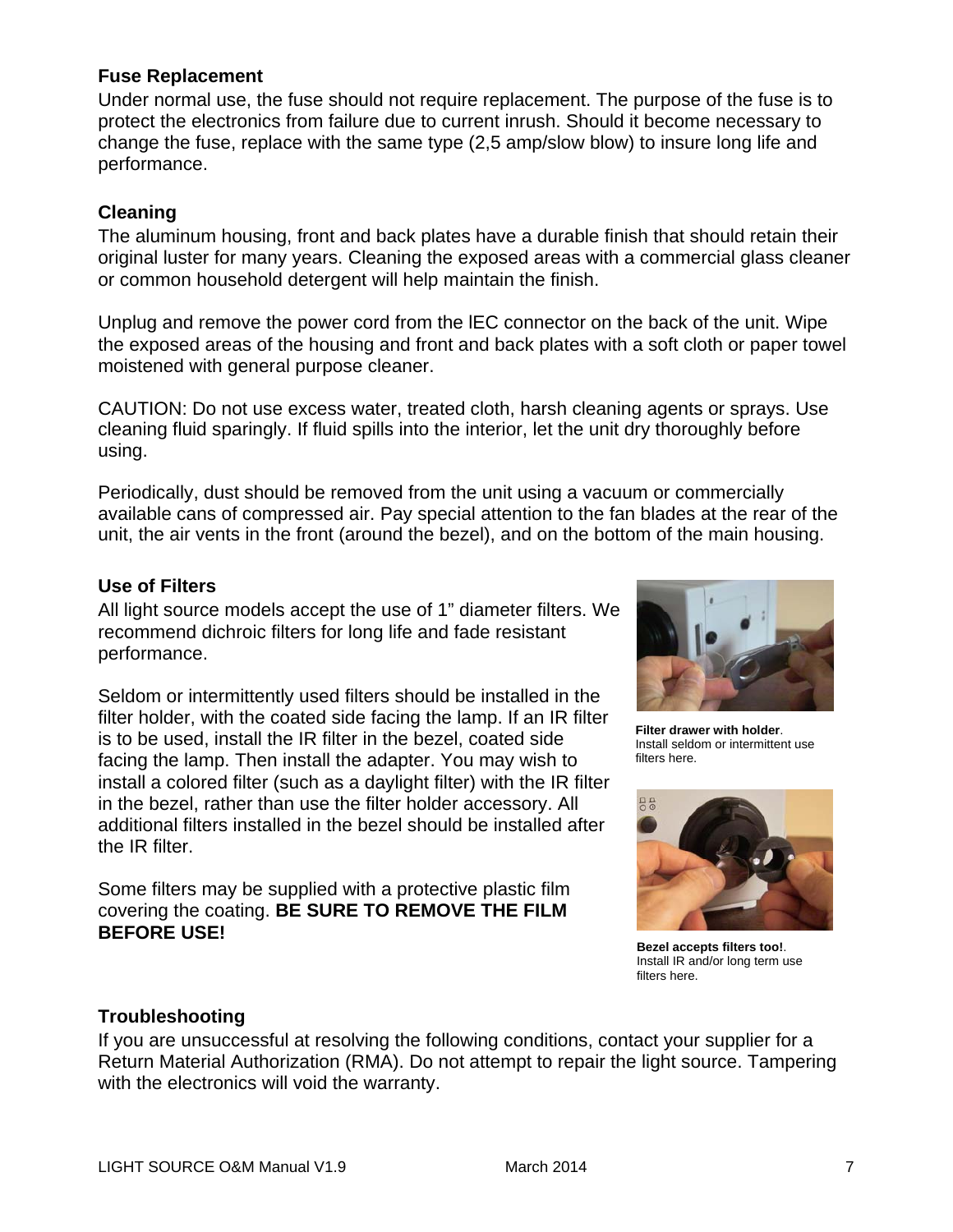#### **Fan operates, but low light output.**

Check the lamp to ensure that it is fully seated. See "Installing the lamp" section. Check to make sure the fiber optic component is fully seated.

Check the lamp…a partial short in the lamp may cause low or intermittent output. Check the intensity setting.

#### **Fan operates, but output is intermittent (every few minutes, lamp turns off and turns**

**on).** The light source is running too hot. A thermal cutoff protects the circuitry from heat failure. Check air intakes and exhaust areas for dust or dirt accumulation. Make sure minimum clearances are maintained. (See installation guidelines for clearance information). Move the light source to another location. NEVER enclose the light source without adequate ventilation.

#### **Fan operates, but the light turns briefly on and then off.**

- 1. The lamp may have a faulty filament. Turn the intensity control knob to maximum setting to test the lamp.
- 2. If the lamp fails, change the lamp following the instructions in this manual.
- 3. Examine the lamp socket assembly for damage and continuity.

## **Fan does not operate, light is dim or non-existent.**

Make sure to use the correct model for the power available. Running a 240V unit in 120/100 volt conditions will stop the fan and dim the lamp.

#### **Fan operates, light is not on.**

Replace the lamp.

#### **Fan does not operate, light is on.**

Return to supplier or service provider.

#### **Fan and lamp are not working**.

Make sure the power cord is inserted completely into the IEC connector and also into the correct power source. Check the power cord for damage. Check the fuse. Recheck the lamp drawer lock knobs to make sure the lamp drawer cover is closed tight against the illuminator housing. This ensures the safety switch is engaged. The safety switch cuts power to the lamp and fan while the lamp drawer cover is open.

#### **Fiber input is burning.**

Check the fiber type…it may be plastic and susceptible to burning, even with the use of a standard IR heat mirror.

Ask your supplier about the epoxy used to manufacture the fiber optic input…some epoxy types cannot withstand the high temperatures developed in the light source.

Check the lamp type. Replace the lamp following the guidelines listed in a chart elsewhere in this manual. Use an IR filter if possible. Fiberoptic inputs damaged by use of nonapproved lamp will void the fiber warranty.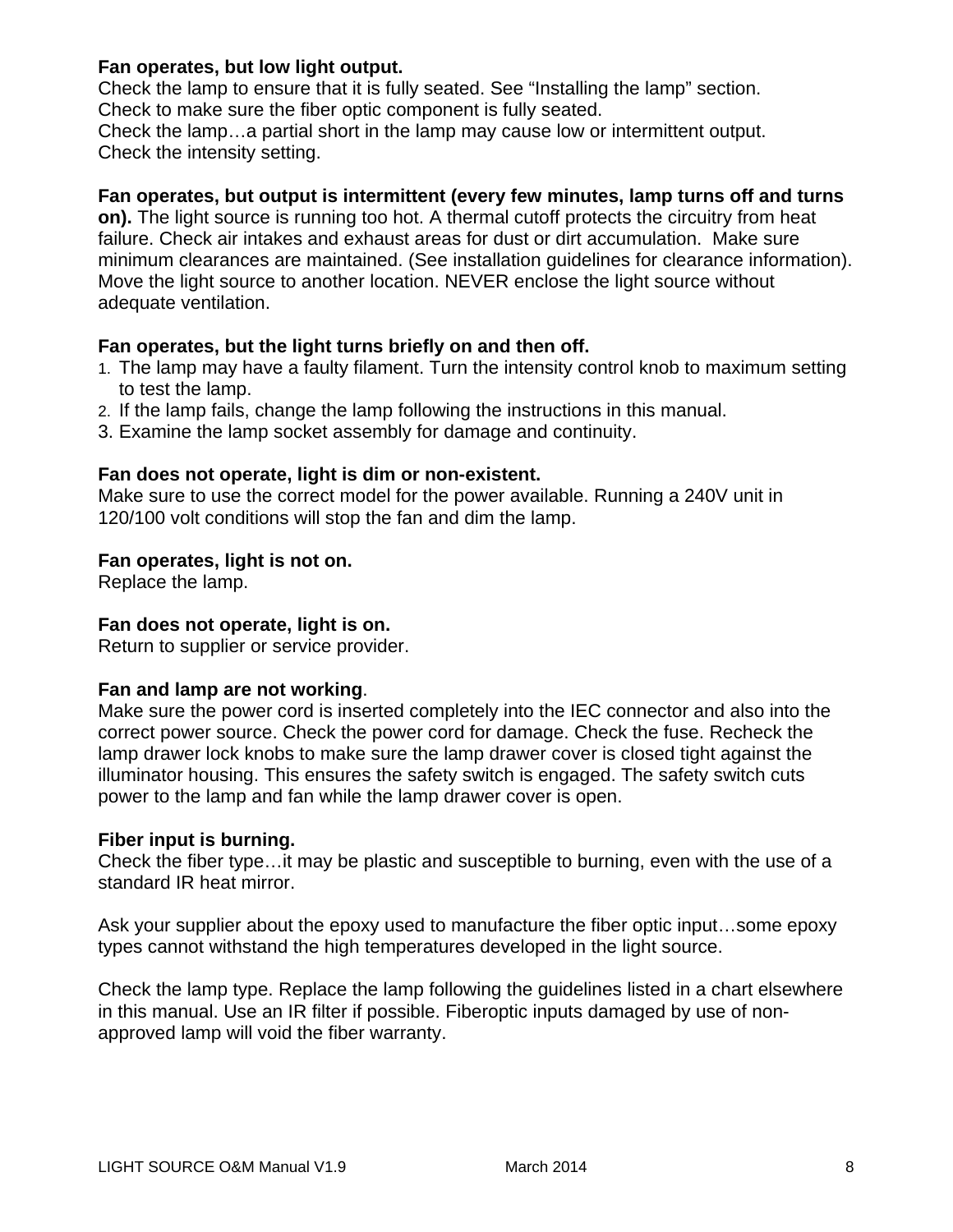# **Product Specifications**

Improvements may result in specification or feature changes without notice.

Physical Dimensions

| Overall Height:            | 4.75" (121 mm)                                         |
|----------------------------|--------------------------------------------------------|
| Overall Width:             | 8"<br>$(205 \, \text{mm})$                             |
| Overall Depth:             | 7"<br>$(219 \, \text{mm})$                             |
| Unit Weight:               | 13,5lbs. (4,8 kg) including cord                       |
| <b>Adapter Receptacle:</b> | 1" (25.4mm) OD. (Fiber receptacle varies with adapter) |

# Lamp Types

| P/N        | Descript<br>ion | Lamp Mfg | Focal<br><b>Distance</b> | Spot<br>Size | Voltage | Wattage | Avg<br>Life<br>(hrs) | Beam<br>Spread<br>(NA) | Color<br>Temp<br>$(^{\circ}K)$ |
|------------|-----------------|----------|--------------------------|--------------|---------|---------|----------------------|------------------------|--------------------------------|
| FTIII10029 | EKE             | GЕ       | $1.8 - 2.9"$             | $.5 - 1"$    | 21.0V   | 150W    | 200                  | N/A                    | 3250                           |
| FTIII10846 | <b>EJA</b>      | GЕ       | 1.1"                     | .25"         | 21.0V   | 150W    | 40                   | N/A                    | 3350                           |
| FTIII16933 | <b>DDL</b>      | GЕ       | $2 - 2.75"$              | $.75 - 1"$   | 20.0V   | 150W    | 500                  | N/A                    | 3150                           |

| <b>Power Supply Specifications</b>                                 |                                                                    |                                                                    |                                                                    |  |  |
|--------------------------------------------------------------------|--------------------------------------------------------------------|--------------------------------------------------------------------|--------------------------------------------------------------------|--|--|
|                                                                    | US and Canada                                                      | Europe                                                             | Japan                                                              |  |  |
| Rated Power Output (max)                                           | 200 Watts                                                          | 200 Watts                                                          | 200 Watts                                                          |  |  |
| Output Voltage                                                     | 0-21 Volts                                                         | 0-21 Volts                                                         | 0-21 Volts                                                         |  |  |
| Input voltage                                                      | 120 V AC<br>50/60Hz                                                | 230/240 V AC<br>50 Hz                                              | 100 V AC<br>50/60 Hz                                               |  |  |
| Fuse type                                                          | $2,5$ Amp<br>slow blow                                             | $2,5$ Amp<br>slow blow                                             | $2,5$ Amp<br>slow blow                                             |  |  |
| Temperature Range: Operating<br>Storage                            | $0^{\circ}$ to 45 $^{\circ}$ C<br>$-25^{\circ}$ to 85 $^{\circ}$ C | $0^{\circ}$ to 45 $^{\circ}$ C<br>$-25^{\circ}$ to 85 $^{\circ}$ C | $0^{\circ}$ to 45 $^{\circ}$ C<br>$-25^{\circ}$ to 85 $^{\circ}$ C |  |  |
| Relative humidity, Non Condensing                                  | 5% to 95%                                                          | 5% to 95%                                                          | 5% to 95%                                                          |  |  |
| Vibration: 10-500Hz 2G 10min./cycle. Period for 60 min. Each axis. |                                                                    |                                                                    |                                                                    |  |  |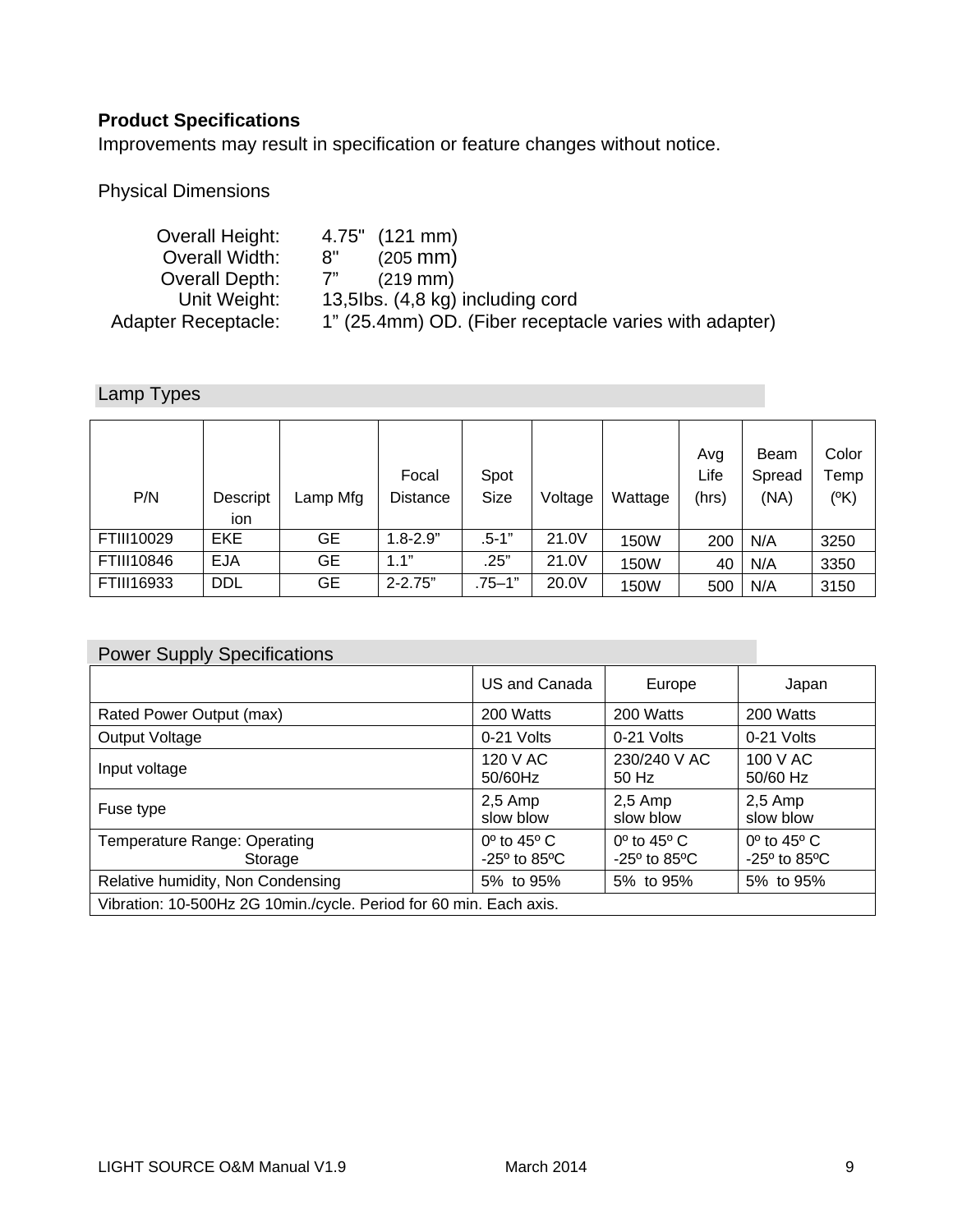# **Support**

Your supplier has partnered with Fiberoptics Technology (USA) and VEGA International (International) to maintain support services to assist you:

## **Contact:**

Fiberoptics Technology Pomfret, CT Telephone 800-433-5248 VEGA International Ljubljana, SI Telephone 00386 1 589 05 15

Be sure to have your part number and serial number available, as well as a complete description of the problem or situation for the quickest, most accurate assistance.

#### **Service/RMA Policy**

Service required for any reason must be performed by an authorized service representative. All service outside warranty will be performed with purchaser's approval, and charged according to normal service charges in effect at the time.

To return any item, whether for warranty repair or chargeable servicing, an RMA number (Return Material Authorization) must be obtained. This number must be clearly visible on the shipping label. All shipping must be prepaid.

If the lightsource was used in a biohazard environment, you may also be asked to supply a certification stipulating the conditions of service, including a list of materials the lightsource may have been exposed to.

All warranty repairs will be completed within two weeks of receipt. All units will ship prepaid using our shipping method of choice. Alternate shipping methods will be shipped freight collect.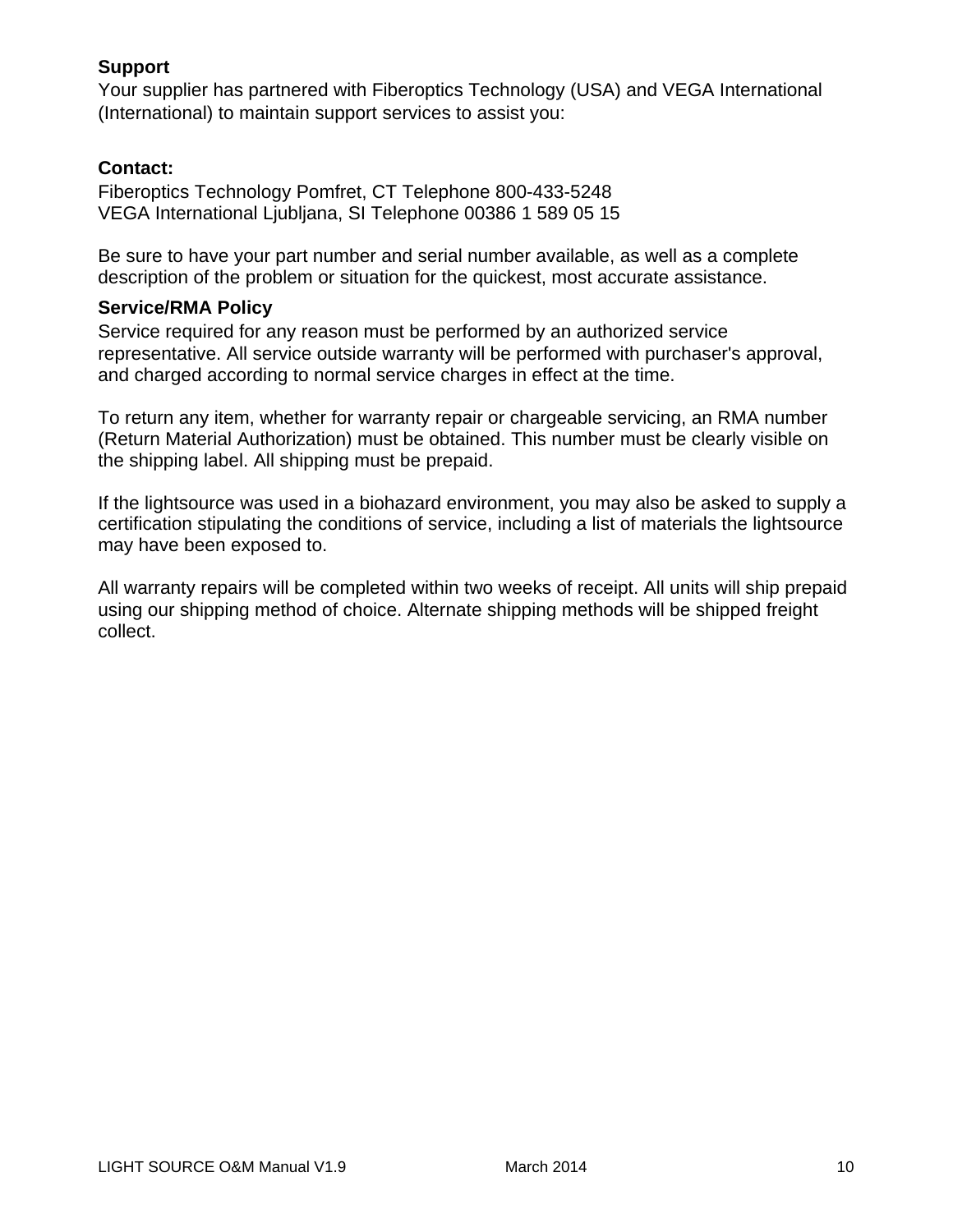#### **Warranty**

The light source family is warranted to be free from defects in material and workmanship for a period of two years from date of shipment unless stated otherwise in a specific separate published warranty.

If any product is found to have defects in material or workmanship the purchaser should notify the seller promptly, and request an RMA number. After an RMA number is assigned, purchaser may return defective products prepaid to the originating facility.

The Manufacturer, at its sole discretion, will repair or replace LIGHT SOURCE products found to be defective, and return said products, prepaid. The correction of any defect(s), by the grant of credit, repair, or replacement, shall constitute fulfillment of all obligations and liability to the purchaser hereunder.

The Manufacturer is not responsible for damage to product caused by abuse or neglect, unauthorized installation, maintenance, use, repair, or adjustment. Any of the aforementioned actions shall make this warranty null and void and shall relieve the Manufacturer from any further responsibility hereunder.

The Manufacturer shall not be liable for any incidental, special, or consequential damages in any claim action, suit or preceding arising under this warranty or any other part of the agreement of sale between the Manufacturer and the purchaser, nor shall there be any liability hereunder for labor claims, loss of profits or good will, repairs or other expenses incidental to replacement.

The foregoing warranty is in lieu of all other representations and warranties expressed or implied, written or oral, including warranties of merchantability or fitness of the goods for a particular purpose, unless exception is offered in writing by an officer of the Manufacturer, or separate published warranty is cited for specific product groups.

#### Warranty is void if:

- We determine the product has been subjected to neglect or misuse or has been installed following procedures not in accordance with our instruction manual.

- Unauthorized repairs or modifications have occurred.
- The warranty seal has been broken or the serial number label has been altered.

Our obligation is limited to repair or replacement, FOB Pomfret CT (North America), or Slovenia (Europe). The Manufacturer will not be held responsible for consequential damages, transportation, installation, adjustment or other expenses arising in connection with our products or parts.

This warranty is in lieu of all other statements or guaranties, written or implied by the Manufacturer or our authorized representatives.